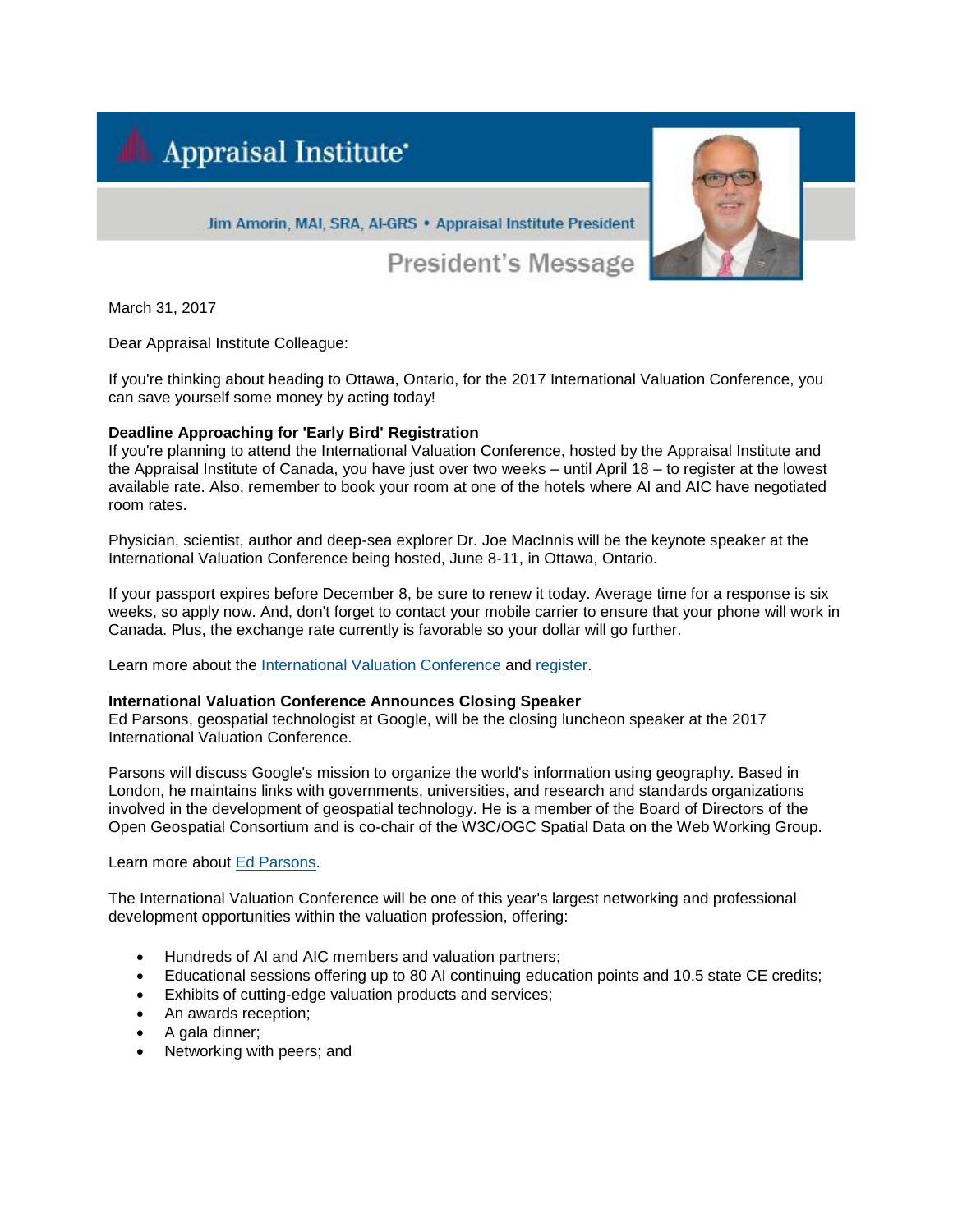• Opportunities for exploring Canada's capital city, Ottawa, as Canada celebrates 150 years as a nation.

## **AI Publishes Book on Manufactured Home Appraisals**

The Appraisal Institute on March 27 published "Appraising Manufactured (Mobile) Home Communities and Recreational Vehicle Parks."

The book presents a broad overview of the manufactured housing industry, and examines the various factors that affect the value of mobile home and RV parks. Learn more about "Appraising Manufactured (Mobile) Home Communities and Recreational Vehicle Parks" and [order a copy.](http://send.appraisalinstitute.org/link.cfm?r=vSISoX4mGnY2g_XYoMpYzQ~~&pe=VjZHHfcYIEIjDIjClAH8mOYar6w5GX6NEWt4LDvWTHqHyvxGJW6Y0w94gXsuCB1IF0wDNoicBkFn_7VM03nyZA~~)

### **Nominations Due April 14 for Annual AI Awards**

The Appraisal Institute is accepting nominations for the Lifetime Achievement Award and the Outstanding Service Award. Nominations for both annual awards are due April 14. The announcement and award presentations will take place at the 2017 International Valuation Conference, June 8-11, in Ottawa, Ontario.

The Lifetime Achievement Award is presented to an AI professional who best demonstrates high ethical standards; contributes to the Appraisal Institute at the chapter, regional, national and/or international level(s); provides service to his or her community; and contributes to the appraisal profession. A minimum of 20 years of service is recommended to be eligible for this award.

The Outstanding Service Award is presented to an AI professional who has contributed ideas, service hours and dedication to ensure that a specific program or effort is implemented at either the chapter, regional, national and/or international level(s). This AI professional must be instrumental to the success of the program or effort, which also must be far enough along to measure and provide proof of success. Additionally, the program or effort must be beneficial to chapters, regions, national and international Designated Members, Candidates for Designation, Affiliates, Practicing Affiliates and/or the profession.

Find more information on the [awards and the nomination process.](http://send.appraisalinstitute.org/link.cfm?r=vSISoX4mGnY2g_XYoMpYzQ~~&pe=2-pKROWLXCCWpNnEaFsBiwQbFAWNY3KH_fjZB-k-PEIL6KgSHWQpc0sO5XZLtHGxEE08BWNcBVhtVexin87myw~~)

#### **AI Creates Residential Appraiser Project Team**

An Appraisal Institute team of SRA Designated Members is developing ideas for presentation to the Executive Committee intended to create a meaningful value proposition for residential appraisers, seeking to better attract and retain residential appraisers.

The Appraisal Institute formed the team at the beginning of 2017 as part of its commitment to supporting and growing the residential sector of the organization. The team consists of: Stephen Wagner, MAI, SRA, AI-GRS, co-chair; John Bredemeyer, SRA, co-chair; Woody Fincham, SRA, AI-RRS; Edward Cline, SRA, AI-RRS; Rachel Massey, SRA, AI-RRS; Leland Trice, SRA; Alex Uminski, SRA, AI-RRS; Jean Gannon, SRA, AI-RRS; Frank Lucco, SRA; Charles Baker, SRA; Ernest Durbin, II, SRA, AI-RRS; John McMahon, SRA; Jennifer Marshall, SRA, AI-RRS; Danny Wiley, SRA; Donald Boucher, SRA, liaison to the Admissions and Designation Qualifications Committee; and Jefferson Sherman, MAI, AI-GRS, liaison to the Strategic Planning Committee.

Over the last three months, the team has actively discussed the SRA designation and residential appraisers in general. As the team delves into various issues and formulates ideas, it will make recommendations to the Executive Committee regarding SRAs and residential appraisers and how to attract new AI professionals.

#### **AI Participates In Key Industry Events**

In keeping with the Appraisal Institute's commitment to convey its thought leadership to real estate professionals and others, I was joined by Sandy Adomatis, SRA, at the Residential Energy Services Network (commonly known as RESNET) Building Performance Conference, February 27-March 1, in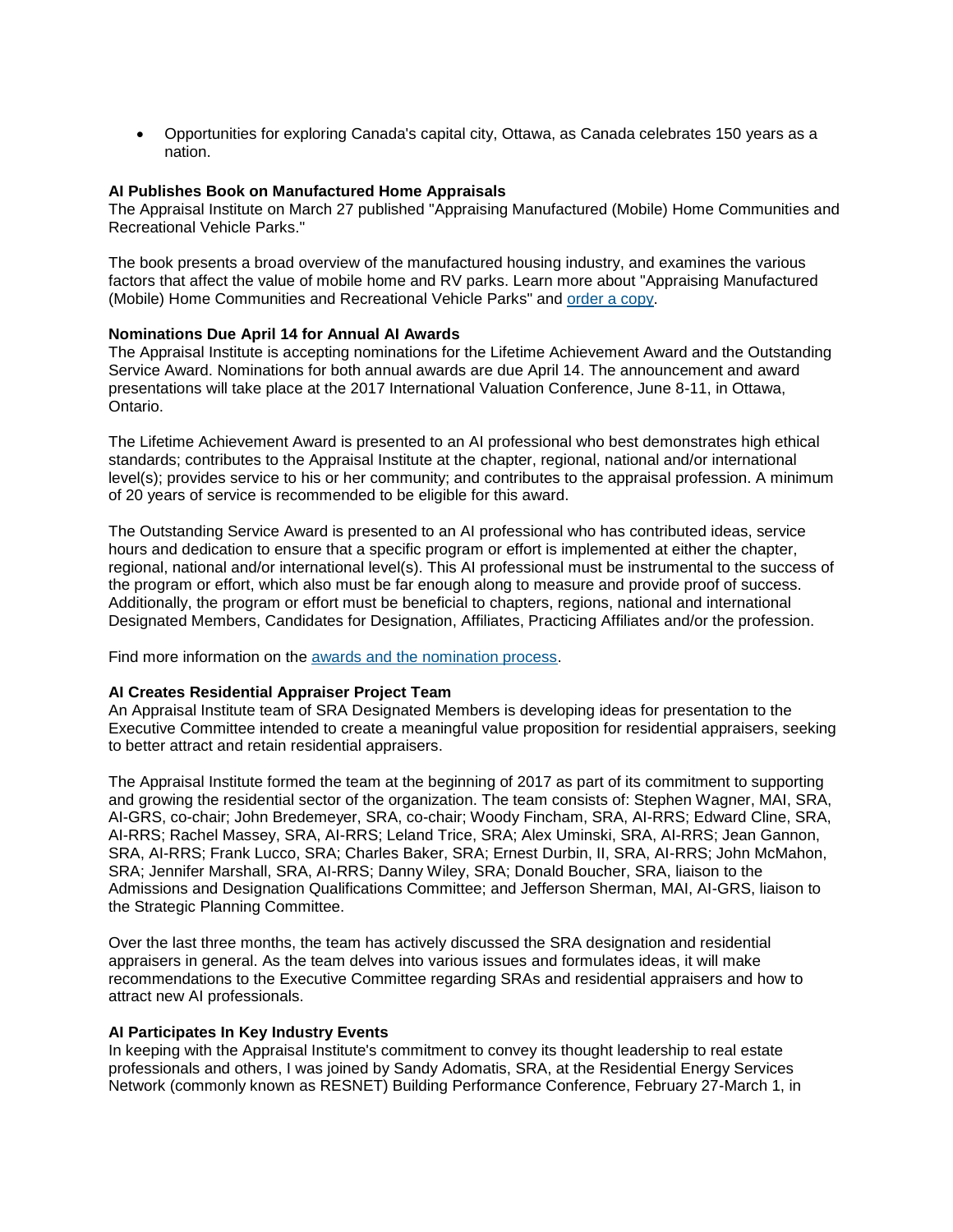Scottsdale, Arizona. Sandy and I jointly delivered two presentations on green valuation topics, and I addressed the RESNET Board of Directors about our organizations' working relationship.

Additionally, I spoke at the GIS/CAMA Technologies Conference, March 6-9, in Chattanooga, Tennessee, about AVMs, BPOs, evaluations and appraisals.

President-Elect Jim Murrett, MAI, SRA, represented the organization at the National Council of Real Estate Investment Fiduciaries Winter Conference, March 22-24, in Scottsdale, and he spoke to the Risk Management Association's Chief Appraisers Roundtable, March 10, in Washington, D.C., on state licensing issues.

Vice President Stephen Wagner, MAI, SRA, AI-GRS; 2014 President Ken Wilson, MAI, SRA; and Chief Executive Officer Fred Grubbe, MBA, CAE, presented to a delegation of appraisers, bankers, government officials and others, including the Panamanian Association of Real Estate Brokers and Developers and the Institute of Valuations and Expertise of Panama, March 28-29, in Panama, on the International Valuation Standards, AI's body of knowledge, appraisal review and the three valuation approaches.

Additionally, AI exhibited at Valuation Expo, March 18-20, and the American Bankers Association Real Estate Lending Conference, March 29-31, both in Orlando, Florida.

### **Other News Around AI**

And here's some additional important news from the Appraisal Institute:

- AI posted two videos this month about the International Valuation Conference. In one, I provide information about the [keynote speaker](http://send.appraisalinstitute.org/link.cfm?r=vSISoX4mGnY2g_XYoMpYzQ~~&pe=WQvk2K_YSQQnNSWOoVlokedVfQEf_6Ua2NoZqw6JxbSGCuwwMnYeO6Ta4RjcrbrV5aY1pKan7aEDorBCqN7NWQ~~) and in the other, Fred Grubbe and AIC Chief Executive Officer Keith Lancastle, CAE, MBA, [discuss off-site activities.](http://send.appraisalinstitute.org/link.cfm?r=vSISoX4mGnY2g_XYoMpYzQ~~&pe=0FbfCgxUpPnn6k6WyOGCCmYp07qd7GkDGxKmo8GsmwtgxOz3fxnmOOs3B-D5eNtKkqdgy_1nk3e62Etdt5-W-w~~)
- If you haven't already done so, I encourage you to check out the latest quarterly editions of [Valuation](http://send.appraisalinstitute.org/link.cfm?r=vSISoX4mGnY2g_XYoMpYzQ~~&pe=Yg0TzOeHstTHw-nP2f1jWW3I8oMRODNl3lisXLX-PjA_tX80hDRavifRdDP5pB8oewcNg2M6RIHy7eOWPbv00Q~~) magazine and [The Appraisal Journal,](http://send.appraisalinstitute.org/link.cfm?r=vSISoX4mGnY2g_XYoMpYzQ~~&pe=POxecA05EFyRYLoAyY0Kp3VbhtLY1yVfR0BrYeOeF07N-dy_0_jcWz-1C62w5hvDTb8U9pCaNDPAuOXJUYrT2w~~) which contain timely and informative articles about relevant topics.
- The Appraisal Institute continues to grow its social media presence. Be sure to follow AI on [Facebook,](http://send.appraisalinstitute.org/link.cfm?r=vSISoX4mGnY2g_XYoMpYzQ~~&pe=IS90qEeDxSlcf-mR1eNy-ZyzG6FVZZ6PY2BUxb9MPrfk0FazLRPkgHJbmQ9yncHGDbd3HRRbQRzafb6rygDj9g~~) [Twitter,](http://send.appraisalinstitute.org/link.cfm?r=vSISoX4mGnY2g_XYoMpYzQ~~&pe=k9CVyeip8vM2DyW_nYnFquINmXzhT2r86SMC_zTks0i1i0wEQzbW1B0U3iy37k_J9vyYiJ7zcjB6kOAi_mzZ6Q~~) [LinkedIn,](http://send.appraisalinstitute.org/link.cfm?r=vSISoX4mGnY2g_XYoMpYzQ~~&pe=uMdVPd6olXubrBWuYzTsy48ldYrWrJQZnwYb7XJxhUMR5MWurRXecDSTWD19EwaGvkfE8l7ANanmGkzX0kWwYQ~~) [YouTube](http://send.appraisalinstitute.org/link.cfm?r=vSISoX4mGnY2g_XYoMpYzQ~~&pe=43spE8H9YvLPwtzwXX1K5Lfp5MORQyvA5T9mlsW7JGruiGnkUGV0_5f92cnv4kQQzAG8DPhYVctkafDwi2rspQ~~) and the Appraisal Institute blog, [Opinions of Value.](http://send.appraisalinstitute.org/link.cfm?r=vSISoX4mGnY2g_XYoMpYzQ~~&pe=BlNSqpQeAazrBOL-sZwHR7QH3LxMMAYIuU_kG191lgME_DySPhjG4yxPFw3FUkfXX4aZpxrNjiozFytw-WSjmw~~)

Have an outstanding month!

Sincerely,

Jim Amorin, MAI, SRA, AI-GRS President

Stay connected with us



Our mission is to advance professionalism and ethics, global standards, methodologies, and practices through the professional development of property economics worldwide.

To learn more go to [www.appraisalinstitute.org](http://send.appraisalinstitute.org/link.cfm?r=vSISoX4mGnY2g_XYoMpYzQ~~&pe=KzM3LKfufYgrANrK39eTzVgYEUOF8yI2aX9cq-pUCY9kqtZVtz1jqcInlejZbkvxjskXWweBLXCE6eCFppWd1w~~)